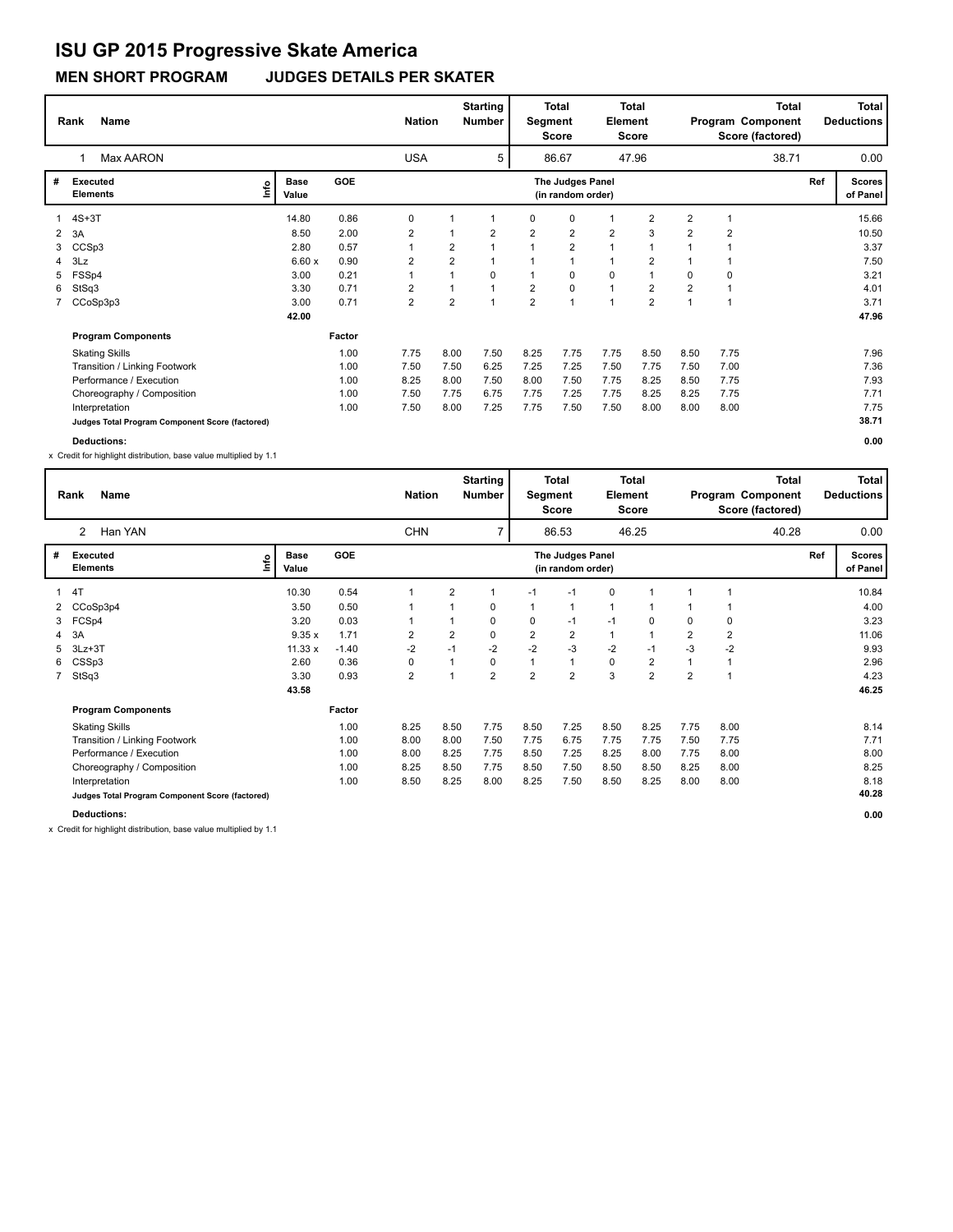### **MEN SHORT PROGRAM JUDGES DETAILS PER SKATER**

|    | <b>Name</b><br>Rank                             |                      |            | <b>Nation</b>  |                | <b>Starting</b><br>Number | Segment  | Total<br><b>Score</b>                 | <b>Element</b> | <b>Total</b><br>Score |      |                | <b>Total</b><br>Program Component<br>Score (factored) |     | <b>Total</b><br><b>Deductions</b> |
|----|-------------------------------------------------|----------------------|------------|----------------|----------------|---------------------------|----------|---------------------------------------|----------------|-----------------------|------|----------------|-------------------------------------------------------|-----|-----------------------------------|
|    | Konstantin MENSHOV<br>3                         |                      |            | <b>RUS</b>     |                | 9                         |          | 86.15                                 |                | 48.61                 |      |                | 37.54                                                 |     | 0.00                              |
| #  | Executed<br>lnfo<br><b>Elements</b>             | <b>Base</b><br>Value | <b>GOE</b> |                |                |                           |          | The Judges Panel<br>(in random order) |                |                       |      |                |                                                       | Ref | <b>Scores</b><br>of Panel         |
| 1  | $4T+3T$                                         | 14.60                | 1.14       | $\overline{2}$ | $\overline{2}$ | 1                         |          | 1                                     | $\mathbf 1$    |                       |      | $\overline{1}$ |                                                       |     | 15.74                             |
| 2  | 4S                                              | 10.50                | 0.40       | $-2$           | 1              | 1                         | $-1$     | 1                                     | 0              | $\mathbf 0$           |      |                |                                                       |     | 10.90                             |
| 3  | FCSp3                                           | 2.80                 | 0.14       | 0              | 0              | $\mathbf{1}$              | 0        | $\mathbf{1}$                          | 0              | $\mathbf 0$           | 0    | $\mathbf 1$    |                                                       |     | 2.94                              |
| 4  | 3A                                              | 9.35x                | $-1.00$    | $-1$           | $-1$           | $-1$                      | $-1$     | $-1$                                  | $-1$           | $-1$                  | $-1$ | 0              |                                                       |     | 8.35                              |
| 5  | StSq4                                           | 3.90                 | 0.40       | 0              | 1              | 1                         | $\Omega$ | $\mathbf{1}$                          | 0              | 0                     |      |                |                                                       |     | 4.30                              |
| 6. | CCoSp3p4                                        | 3.50                 | 0.21       | 0              | 0              | $\mathbf{1}$              | $\Omega$ | $\mathbf{1}$                          | 0              | 0                     |      |                |                                                       |     | 3.71                              |
|    | 7 CSSp3                                         | 2.60                 | 0.07       | 0              | $\mathbf 0$    | 0                         | $\Omega$ | $\mathbf 0$                           | $-1$           | $\mathbf 0$           |      |                |                                                       |     | 2.67                              |
|    |                                                 | 47.25                |            |                |                |                           |          |                                       |                |                       |      |                |                                                       |     | 48.61                             |
|    | <b>Program Components</b>                       |                      | Factor     |                |                |                           |          |                                       |                |                       |      |                |                                                       |     |                                   |
|    | <b>Skating Skills</b>                           |                      | 1.00       | 6.75           | 7.75           | 7.25                      | 7.50     | 7.75                                  | 7.75           | 7.50                  | 7.75 | 8.00           |                                                       |     | 7.61                              |
|    | Transition / Linking Footwork                   |                      | 1.00       | 6.75           | 7.25           | 7.00                      | 6.75     | 7.50                                  | 7.25           | 7.00                  | 7.50 | 7.50           |                                                       |     | 7.18                              |
|    | Performance / Execution                         |                      | 1.00       | 6.75           | 8.00           | 7.50                      | 7.00     | 7.75                                  | 7.75           | 7.50                  | 8.00 | 8.00           |                                                       |     | 7.64                              |
|    | Choreography / Composition                      |                      | 1.00       | 6.75           | 7.75           | 7.50                      | 7.25     | 8.00                                  | 7.75           | 7.50                  | 7.75 | 7.75           |                                                       |     | 7.61                              |
|    | Interpretation                                  |                      | 1.00       | 7.00           | 7.50           | 7.50                      | 7.25     | 7.75                                  | 7.75           | 7.25                  | 7.50 | 7.75           |                                                       |     | 7.50                              |
|    | Judges Total Program Component Score (factored) |                      |            |                |                |                           |          |                                       |                |                       |      |                |                                                       |     | 37.54                             |
|    | <b>Deductions:</b>                              |                      |            |                |                |                           |          |                                       |                |                       |      |                |                                                       |     | 0.00                              |

x Credit for highlight distribution, base value multiplied by 1.1

|   | Name<br>Rank                                    |      |                      |            | <b>Nation</b> |                | <b>Starting</b><br>Number |                | <b>Total</b><br>Segment<br><b>Score</b> | <b>Element</b> | <b>Total</b><br><b>Score</b> |                |                | <b>Total</b><br>Program Component<br>Score (factored) |     | <b>Total</b><br><b>Deductions</b> |
|---|-------------------------------------------------|------|----------------------|------------|---------------|----------------|---------------------------|----------------|-----------------------------------------|----------------|------------------------------|----------------|----------------|-------------------------------------------------------|-----|-----------------------------------|
|   | Shoma UNO<br>4                                  |      |                      |            | <b>JPN</b>    |                | 8                         |                | 80.78                                   |                | 43.28                        |                |                | 38.50                                                 |     | $-1.00$                           |
| # | Executed<br><b>Elements</b>                     | lnfo | <b>Base</b><br>Value | <b>GOE</b> |               |                |                           |                | The Judges Panel<br>(in random order)   |                |                              |                |                |                                                       | Ref | <b>Scores</b><br>of Panel         |
|   | 3A                                              |      | 8.50                 | 1.71       | 2             |                |                           | $\overline{2}$ | $\overline{2}$                          |                | $\overline{2}$               | $\overline{2}$ | $\overline{2}$ |                                                       |     | 10.21                             |
|   | FCSp4                                           |      | 3.20                 | 0.57       |               |                |                           | 1              | 2                                       |                | $\mathbf 1$                  | $\overline{2}$ |                |                                                       |     | 3.77                              |
| 3 | CSSp4                                           |      | 3.00                 | 0.43       | 0             |                |                           |                | $\mathbf{1}$                            | 0              | 1                            |                |                |                                                       |     | 3.43                              |
| 4 | 4T                                              |      | 11.33x               | $-4.00$    | $-3$          | -3             | -3                        | $-3$           | $-3$                                    | $-3$           | -3                           | -3             | -3             |                                                       |     | 7.33                              |
| 5 | $3F+3T$                                         |      | 10.56 x              | 0.40       |               | 0              | $\Omega$                  | 0              | 1                                       |                |                              | 0              |                |                                                       |     | 10.96                             |
| 6 | StSq3                                           |      | 3.30                 | 0.64       |               | $\overline{2}$ |                           |                | 2                                       |                |                              | 2              |                |                                                       |     | 3.94                              |
|   | 7 CCoSp2p4                                      |      | 3.00                 | 0.64       |               |                |                           |                | $\overline{2}$                          | $\overline{2}$ |                              | $\overline{2}$ | 1              |                                                       |     | 3.64                              |
|   |                                                 |      | 42.89                |            |               |                |                           |                |                                         |                |                              |                |                |                                                       |     | 43.28                             |
|   | <b>Program Components</b>                       |      |                      | Factor     |               |                |                           |                |                                         |                |                              |                |                |                                                       |     |                                   |
|   | <b>Skating Skills</b>                           |      |                      | 1.00       | 7.50          | 8.25           | 8.00                      | 7.25           | 8.50                                    | 7.75           | 7.75                         | 8.50           | 8.00           |                                                       |     | 7.96                              |
|   | Transition / Linking Footwork                   |      |                      | 1.00       | 7.00          | 7.50           | 7.50                      | 7.00           | 8.25                                    | 7.00           | 7.50                         | 8.00           | 7.50           |                                                       |     | 7.43                              |
|   | Performance / Execution                         |      |                      | 1.00       | 7.25          | 7.75           | 8.00                      | 7.50           | 8.50                                    | 7.25           | 7.50                         | 8.00           | 7.75           |                                                       |     | 7.68                              |
|   | Choreography / Composition                      |      |                      | 1.00       | 7.50          | 8.00           | 7.75                      | 7.00           | 8.50                                    | 7.25           | 7.75                         | 8.25           | 8.00           |                                                       |     | 7.79                              |
|   | Interpretation                                  |      |                      | 1.00       | 7.25          | 8.00           | 7.50                      | 7.00           | 8.50                                    | 7.25           | 7.75                         | 8.25           | 7.50           |                                                       |     | 7.64                              |
|   | Judges Total Program Component Score (factored) |      |                      |            |               |                |                           |                |                                         |                |                              |                |                |                                                       |     | 38.50                             |
|   | <b>Deductions:</b>                              |      | Falls:               | $-1.00$    |               |                |                           |                |                                         |                |                              |                |                |                                                       |     | $-1.00$                           |

x Credit for highlight distribution, base value multiplied by 1.1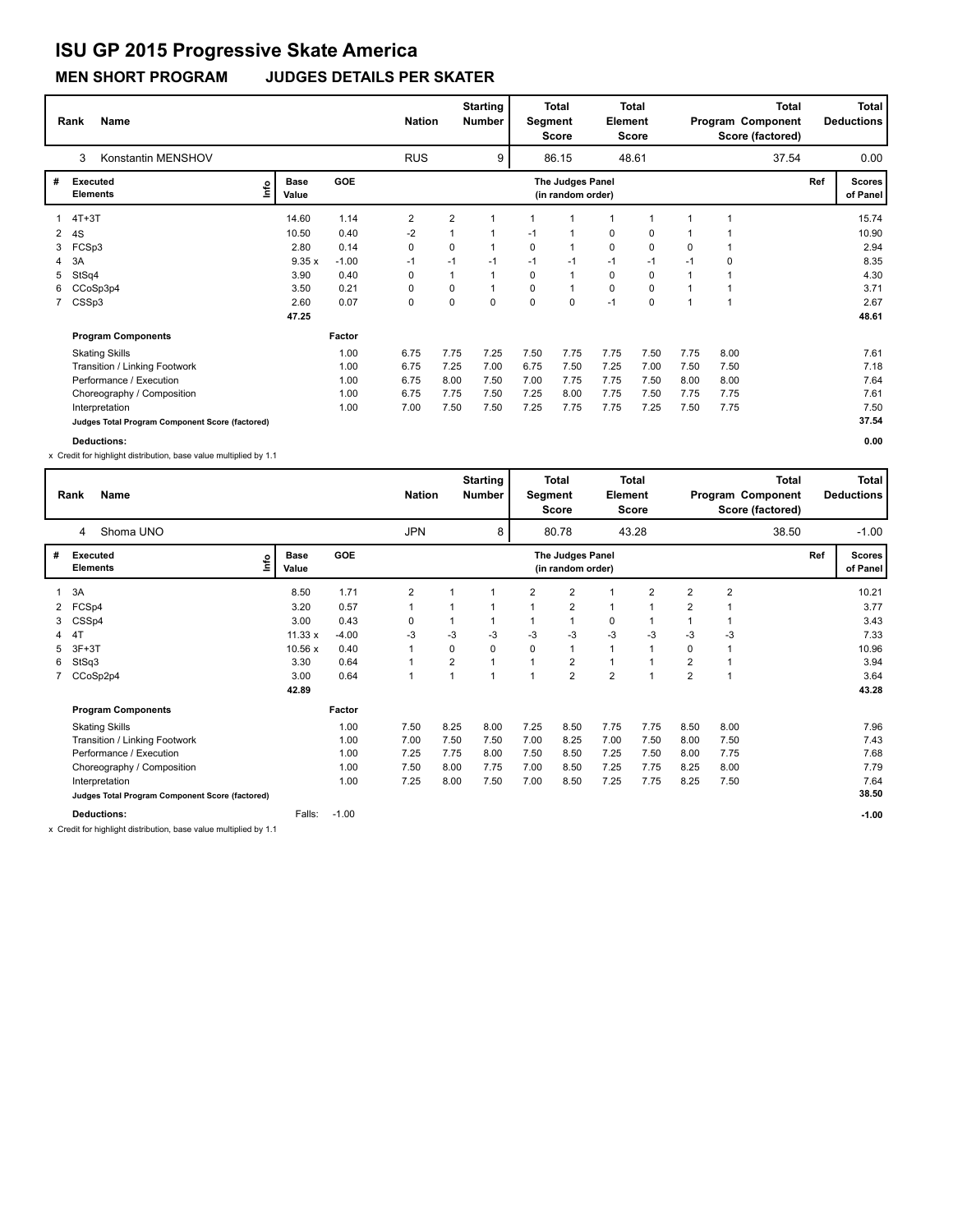### **MEN SHORT PROGRAM JUDGES DETAILS PER SKATER**

|              | <b>Name</b><br>Rank                             |                             |            | <b>Nation</b> |                | <b>Starting</b><br><b>Number</b> | Segment  | Total<br><b>Score</b>                 | <b>Element</b> | <b>Total</b><br><b>Score</b> |                |                | <b>Total</b><br>Program Component<br>Score (factored) |     | Total<br><b>Deductions</b> |
|--------------|-------------------------------------------------|-----------------------------|------------|---------------|----------------|----------------------------------|----------|---------------------------------------|----------------|------------------------------|----------------|----------------|-------------------------------------------------------|-----|----------------------------|
|              | Adian PITKEEV<br>5                              |                             |            | <b>RUS</b>    |                | 6                                |          | 79.90                                 |                | 44.36                        |                |                | 35.54                                                 |     | 0.00                       |
| #            | Executed<br><b>Elements</b>                     | <b>Base</b><br>lmo<br>Value | <b>GOE</b> |               |                |                                  |          | The Judges Panel<br>(in random order) |                |                              |                |                |                                                       | Ref | <b>Scores</b><br>of Panel  |
| 1            | 4T                                              | 10.30                       | $-0.69$    | $-1$          | $-3$           | 0                                | $\Omega$ | $\Omega$                              | $-1$           | 0                            | $-2$           | $\overline{1}$ |                                                       |     | 9.61                       |
| $\mathbf{2}$ | FCSp4                                           | 3.20                        | 0.50       | 1             | 0              | 1                                | 1        | 1                                     | $\mathbf{1}$   |                              | $\overline{2}$ | $\mathbf 1$    |                                                       |     | 3.70                       |
| 3            | CSSp4                                           | 3.00                        | 0.07       | 0             | 0              | 0                                |          | 1                                     | 0              | 0                            | $\Omega$       | 0              |                                                       |     | 3.07                       |
| 4            | 3A                                              | 9.35x                       | 0.86       | 1             | 1              | 0                                |          | 0                                     | $\mathbf{1}$   |                              |                |                |                                                       |     | 10.21                      |
| 5            | $3Lz + 3T$                                      | 11.33 x                     | 0.50       | 0             | 1              | 0                                | 2        | 1                                     | $\mathbf{1}$   |                              | 0              |                |                                                       |     | 11.83                      |
|              | 6 CCoSp2p2                                      | 2.00                        | 0.21       | 1             | $\Omega$       | 0                                | $\Omega$ | $\overline{1}$                        | $\mathbf{1}$   | $\mathbf 0$                  | $\Omega$       | $\overline{ }$ |                                                       |     | 2.21                       |
|              | 7 StSq3                                         | 3.30                        | 0.43       | 1             | $\overline{ }$ | 0                                | $\Omega$ | $\overline{1}$                        | $\overline{1}$ |                              |                | $\overline{1}$ |                                                       |     | 3.73                       |
|              |                                                 | 42.48                       |            |               |                |                                  |          |                                       |                |                              |                |                |                                                       |     | 44.36                      |
|              | <b>Program Components</b>                       |                             | Factor     |               |                |                                  |          |                                       |                |                              |                |                |                                                       |     |                            |
|              | <b>Skating Skills</b>                           |                             | 1.00       | 7.25          | 6.00           | 7.00                             | 7.50     | 7.75                                  | 7.25           | 7.25                         | 7.50           | 7.00           |                                                       |     | 7.25                       |
|              | Transition / Linking Footwork                   |                             | 1.00       | 7.00          | 5.00           | 6.50                             | 7.25     | 7.25                                  | 7.00           | 7.00                         | 7.00           | 6.25           |                                                       |     | 6.86                       |
|              | Performance / Execution                         |                             | 1.00       | 7.25          | 6.00           | 6.50                             | 7.75     | 7.75                                  | 7.25           | 7.25                         | 7.25           | 7.00           |                                                       |     | 7.18                       |
|              | Choreography / Composition                      |                             | 1.00       | 7.25          | 5.75           | 6.75                             | 7.25     | 7.50                                  | 7.50           | 7.00                         | 7.75           | 6.75           |                                                       |     | 7.14                       |
|              | Interpretation                                  |                             | 1.00       | 7.00          | 5.75           | 6.75                             | 7.50     | 7.50                                  | 7.25           | 7.25                         | 7.50           | 6.50           |                                                       |     | 7.11                       |
|              | Judges Total Program Component Score (factored) |                             |            |               |                |                                  |          |                                       |                |                              |                |                |                                                       |     | 35.54                      |
|              | <b>Deductions:</b>                              |                             |            |               |                |                                  |          |                                       |                |                              |                |                |                                                       |     | 0.00                       |

x Credit for highlight distribution, base value multiplied by 1.1

|   | <b>Name</b><br>Rank                             |                          |                      |            | <b>Nation</b>           |      | <b>Starting</b><br><b>Number</b> | Segment                 | <b>Total</b><br><b>Score</b>          | Element                 | <b>Total</b><br><b>Score</b> |                |                         | Total<br>Program Component<br>Score (factored) |     | Total<br><b>Deductions</b> |
|---|-------------------------------------------------|--------------------------|----------------------|------------|-------------------------|------|----------------------------------|-------------------------|---------------------------------------|-------------------------|------------------------------|----------------|-------------------------|------------------------------------------------|-----|----------------------------|
|   | Denis TEN<br>6                                  |                          |                      |            | KAZ                     |      | 12                               |                         | 79.02                                 |                         | 38.24                        |                |                         | 41.78                                          |     | $-1.00$                    |
| # | Executed<br><b>Elements</b>                     | lnfo                     | <b>Base</b><br>Value | <b>GOE</b> |                         |      |                                  |                         | The Judges Panel<br>(in random order) |                         |                              |                |                         |                                                | Ref | <b>Scores</b><br>of Panel  |
|   | 4T                                              |                          | 10.30                | $-4.00$    | -3                      | $-3$ | $-3$                             | -3                      | -3                                    | $-3$                    | $-3$                         | $-3$           | $-3$                    |                                                |     | 6.30                       |
| 2 | 3A                                              |                          | 8.50                 | 0.57       | 1                       |      | 1                                | 0                       | 0                                     | $\mathbf{1}$            | -1                           | 0              | $\mathbf 0$             |                                                |     | 9.07                       |
|   | CCSp4                                           |                          | 3.20                 | 0.57       |                         |      |                                  | $\overline{2}$          | $\mathbf{1}$                          | $\overline{\mathbf{c}}$ | 1                            |                |                         |                                                |     | 3.77                       |
|   | $3Lz + 3T <$                                    | $\overline{\phantom{a}}$ | 9.90x                | $-0.60$    | $-1$                    | 0    | 0                                | $-1$                    | $-1$                                  | $-1$                    | -1                           | $-1$           | $-1$                    |                                                |     | 9.30                       |
| 5 | FSSp3                                           |                          | 2.60                 | 0.50       |                         |      |                                  | $\overline{2}$          | $\mathbf 0$                           | $\overline{\mathbf{c}}$ | 1                            | 0              |                         |                                                |     | 3.10                       |
| 6 | StSq4                                           |                          | 3.90                 | 1.40       | $\overline{\mathbf{c}}$ | 2    | 2                                | $\overline{\mathbf{c}}$ | $\mathbf{1}$                          | 3                       | $\overline{2}$               | $\overline{2}$ | $\overline{\mathbf{c}}$ |                                                |     | 5.30                       |
|   | 7 CCoSp2p2                                      |                          | 2.00                 | $-0.60$    | $-2$                    | $-2$ | $-2$                             | $-2$                    | $-2$                                  | $-2$                    | $-2$                         | $-1$           | $-2$                    |                                                |     | 1.40                       |
|   |                                                 |                          | 40.40                |            |                         |      |                                  |                         |                                       |                         |                              |                |                         |                                                |     | 38.24                      |
|   | <b>Program Components</b>                       |                          |                      | Factor     |                         |      |                                  |                         |                                       |                         |                              |                |                         |                                                |     |                            |
|   | <b>Skating Skills</b>                           |                          |                      | 1.00       | 8.50                    | 8.25 | 8.50                             | 9.00                    | 8.50                                  | 8.50                    | 8.75                         | 8.25           | 8.00                    |                                                |     | 8.46                       |
|   | Transition / Linking Footwork                   |                          |                      | 1.00       | 8.25                    | 8.00 | 8.25                             | 8.75                    | 8.00                                  | 8.25                    | 7.50                         | 8.00           | 8.00                    |                                                |     | 8.11                       |
|   | Performance / Execution                         |                          |                      | 1.00       | 8.25                    | 8.00 | 8.50                             | 8.75                    | 8.25                                  | 8.50                    | 7.75                         | 7.75           | 8.50                    |                                                |     | 8.25                       |
|   | Choreography / Composition                      |                          |                      | 1.00       | 8.75                    | 8.25 | 8.50                             | 9.00                    | 8.50                                  | 8.50                    | 8.50                         | 8.25           | 8.00                    |                                                |     | 8.46                       |
|   | Interpretation                                  |                          |                      | 1.00       | 8.50                    | 8.25 | 8.25                             | 9.25                    | 8.50                                  | 8.75                    | 8.50                         | 8.50           | 8.50                    |                                                |     | 8.50                       |
|   | Judges Total Program Component Score (factored) |                          |                      |            |                         |      |                                  |                         |                                       |                         |                              |                |                         |                                                |     | 41.78                      |
|   | <b>Deductions:</b>                              |                          | Falls:               | $-1.00$    |                         |      |                                  |                         |                                       |                         |                              |                |                         |                                                |     | $-1.00$                    |

< Under-rotated jump x Credit for highlight distribution, base value multiplied by 1.1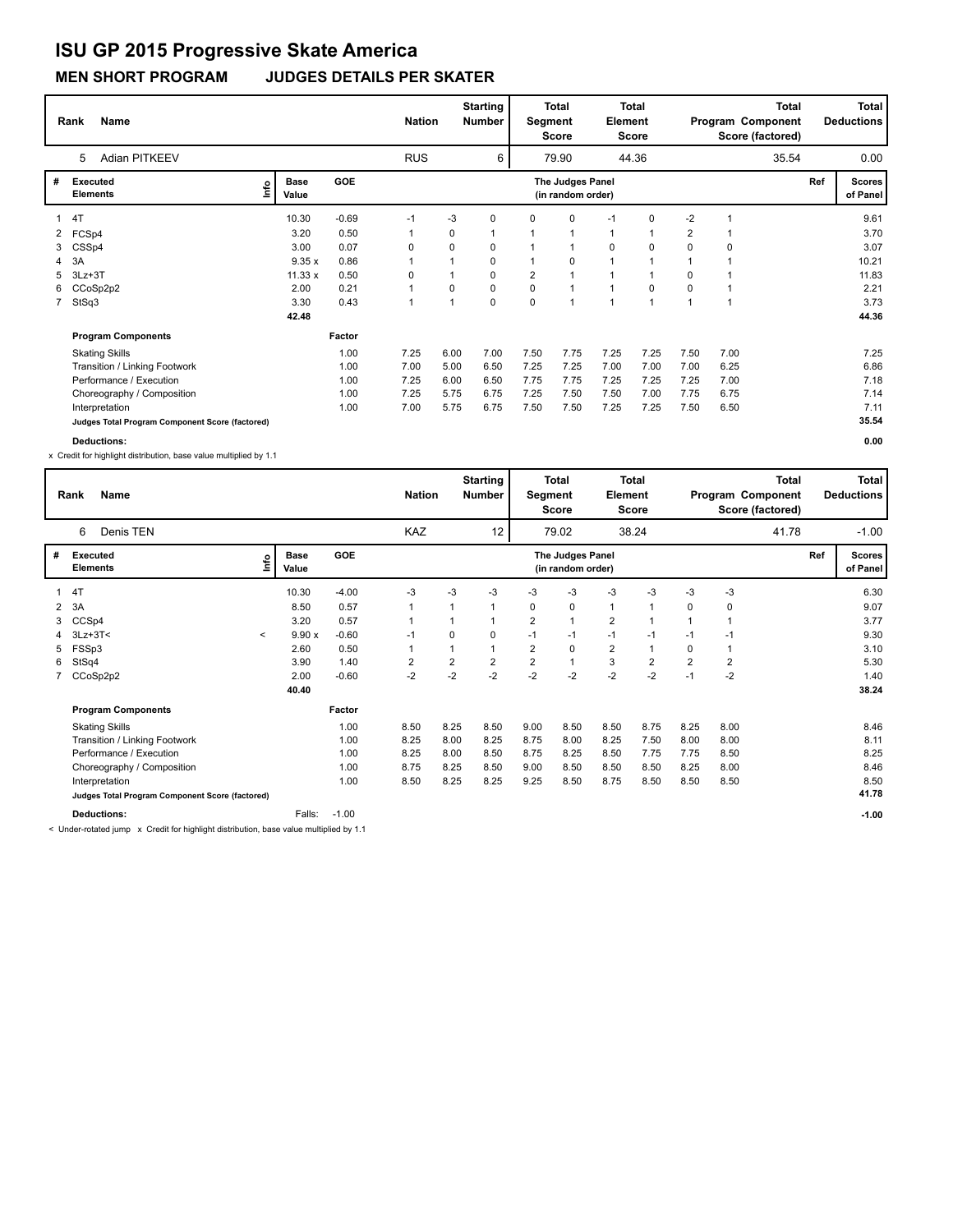### **MEN SHORT PROGRAM JUDGES DETAILS PER SKATER**

|   | Name<br>Rank                                    |                              |            | <b>Nation</b> |                         | <b>Starting</b><br><b>Number</b> | Segment        | <b>Total</b><br><b>Score</b>          | Element        | <b>Total</b><br><b>Score</b> |                |                | <b>Total</b><br>Program Component<br>Score (factored) |     | Total<br><b>Deductions</b> |
|---|-------------------------------------------------|------------------------------|------------|---------------|-------------------------|----------------------------------|----------------|---------------------------------------|----------------|------------------------------|----------------|----------------|-------------------------------------------------------|-----|----------------------------|
|   | <b>Ross MINER</b><br>7                          |                              |            | <b>USA</b>    |                         | 2                                |                | 78.96                                 |                | 41.99                        |                |                | 36.97                                                 |     | 0.00                       |
| # | <b>Executed</b><br><b>Elements</b>              | <b>Base</b><br>١mfo<br>Value | <b>GOE</b> |               |                         |                                  |                | The Judges Panel<br>(in random order) |                |                              |                |                |                                                       | Ref | <b>Scores</b><br>of Panel  |
|   | 3F                                              | 5.30                         | 1.00       | $\mathbf{1}$  | 2                       | $\overline{2}$                   |                | $\overline{2}$                        |                |                              | $\overline{2}$ |                |                                                       |     | 6.30                       |
|   | 3A                                              | 8.50                         | 0.43       | 0             |                         | $\overline{2}$                   | 0              | 0                                     | $\mathbf{1}$   | 0                            | $-1$           |                |                                                       |     | 8.93                       |
| 3 | StSq4                                           | 3.90                         | 1.00       | $\mathbf{1}$  | $\overline{2}$          | 3                                | $\overline{2}$ | $\overline{1}$                        | $\mathbf{1}$   | $\overline{1}$               | $\overline{2}$ |                |                                                       |     | 4.90                       |
|   | CCSp3                                           | 2.80                         | 0.50       | 1             |                         | $\overline{2}$                   | $\mathbf{1}$   | $\overline{1}$                        | $\mathbf{1}$   |                              | $\mathbf{1}$   |                |                                                       |     | 3.30                       |
| 5 | $3Lz + 3T$                                      | 11.33 x                      | $-0.20$    | 0             |                         | 0                                | $-1$           | 0                                     | $-1$           | 0                            | -1             | 0              |                                                       |     | 11.13                      |
| 6 | FSSp4                                           | 3.00                         | 0.86       | 0             | $\overline{\mathbf{c}}$ | $\overline{2}$                   | $\overline{2}$ | $\overline{1}$                        | $\overline{2}$ |                              | $\overline{2}$ | $\overline{2}$ |                                                       |     | 3.86                       |
|   | 7 CCoSp3p3                                      | 3.00                         | 0.57       | 0             | $\overline{2}$          | 1                                | $\overline{2}$ | $\overline{\mathbf{1}}$               | $\overline{1}$ |                              | $\overline{ }$ |                |                                                       |     | 3.57                       |
|   |                                                 | 37.83                        |            |               |                         |                                  |                |                                       |                |                              |                |                |                                                       |     | 41.99                      |
|   | <b>Program Components</b>                       |                              | Factor     |               |                         |                                  |                |                                       |                |                              |                |                |                                                       |     |                            |
|   | <b>Skating Skills</b>                           |                              | 1.00       | 7.25          | 7.50                    | 8.00                             | 7.00           | 7.00                                  | 7.75           | 7.25                         | 7.50           | 7.25           |                                                       |     | 7.36                       |
|   | Transition / Linking Footwork                   |                              | 1.00       | 7.25          | 7.50                    | 8.50                             | 7.50           | 7.50                                  | 7.50           | 7.00                         | 7.25           | 6.75           |                                                       |     | 7.36                       |
|   | Performance / Execution                         |                              | 1.00       | 7.00          | 7.75                    | 8.00                             | 7.25           | 7.25                                  | 8.00           | 7.25                         | 7.50           | 7.00           |                                                       |     | 7.43                       |
|   | Choreography / Composition                      |                              | 1.00       | 7.00          | 7.50                    | 8.25                             | 7.00           | 7.50                                  | 7.75           | 7.00                         | 7.50           | 7.25           |                                                       |     | 7.36                       |
|   | Interpretation                                  |                              | 1.00       | 7.25          | 7.75                    | 8.00                             | 7.25           | 7.50                                  | 7.75           | 7.25                         | 7.50           | 7.00           |                                                       |     | 7.46                       |
|   | Judges Total Program Component Score (factored) |                              |            |               |                         |                                  |                |                                       |                |                              |                |                |                                                       |     | 36.97                      |
|   | Deductions:                                     |                              |            |               |                         |                                  |                |                                       |                |                              |                |                |                                                       |     | 0.00                       |

x Credit for highlight distribution, base value multiplied by 1.1

|   | Name<br>Rank                                    |         |                      |         | <b>Nation</b>  |                | <b>Starting</b><br><b>Number</b> | Segment | Total<br>Score                        | Element        | <b>Total</b><br>Score |                |                | <b>Total</b><br>Program Component<br>Score (factored) |     | <b>Total</b><br><b>Deductions</b> |
|---|-------------------------------------------------|---------|----------------------|---------|----------------|----------------|----------------------------------|---------|---------------------------------------|----------------|-----------------------|----------------|----------------|-------------------------------------------------------|-----|-----------------------------------|
|   | Jason BROWN<br>8                                |         |                      |         | <b>USA</b>     |                | 11                               |         | 78.64                                 |                | 36.57                 |                |                | 42.07                                                 |     | 0.00                              |
| # | Executed<br><b>Elements</b>                     | e       | <b>Base</b><br>Value | GOE     |                |                |                                  |         | The Judges Panel<br>(in random order) |                |                       |                |                |                                                       | Ref | <b>Scores</b><br>of Panel         |
|   | 3A                                              |         | 8.50                 | 1.00    | 1              |                | 1                                | 2       | $\mathbf 1$                           |                | 0                     |                | $\mathbf 1$    |                                                       |     | 9.50                              |
| 2 | FSSp4                                           |         | 3.00                 | 0.79    | 2              |                | 0                                | 3       | 1                                     | 1              | 2                     | 2              | 2              |                                                       |     | 3.79                              |
| 3 | $3F+1T*$                                        | $\star$ | 5.30                 | $-2.10$ | -3             | -3             | -3                               | -3      | -3                                    | $-3$           | -3                    | -3             | -3             |                                                       |     | 3.20                              |
|   | CCSp4                                           |         | 3.20                 | 1.14    | 2              | 2              | 2                                | 3       | 2                                     | $\overline{2}$ | 3                     | 3              | 2              |                                                       |     | 4.34                              |
| 5 | StSq4                                           |         | 3.90                 | 1.20    | $\overline{2}$ | $\overline{2}$ |                                  | 3       | $\overline{2}$                        | $\mathbf{1}$   |                       | 2              | $\overline{2}$ |                                                       |     | 5.10                              |
| 6 | 3Lz                                             |         | 6.60x                | $-0.10$ | $-1$           | $-1$           | 0                                | 2       | 0                                     | $-1$           | 0                     | 0              | -1             |                                                       |     | 6.50                              |
|   | CCoSp3p4                                        |         | 3.50                 | 0.64    | $\overline{1}$ |                | 1                                | 2       | $\mathbf{1}$                          | $\mathbf{1}$   | $\overline{2}$        | $\overline{2}$ | -1             |                                                       |     | 4.14                              |
|   |                                                 |         | 34.00                |         |                |                |                                  |         |                                       |                |                       |                |                |                                                       |     | 36.57                             |
|   | <b>Program Components</b>                       |         |                      | Factor  |                |                |                                  |         |                                       |                |                       |                |                |                                                       |     |                                   |
|   | <b>Skating Skills</b>                           |         |                      | 1.00    | 8.50           | 8.50           | 8.25                             | 8.75    | 8.25                                  | 8.25           | 8.25                  | 8.00           | 8.75           |                                                       |     | 8.39                              |
|   | Transition / Linking Footwork                   |         |                      | 1.00    | 9.00           | 8.25           | 8.00                             | 8.50    | 8.25                                  | 8.00           | 8.00                  | 8.50           | 8.25           |                                                       |     | 8.25                              |
|   | Performance / Execution                         |         |                      | 1.00    | 9.00           | 8.25           | 8.00                             | 9.00    | 8.25                                  | 8.00           | 8.25                  | 8.75           | 8.50           |                                                       |     | 8.43                              |
|   | Choreography / Composition                      |         |                      | 1.00    | 8.75           | 8.50           | 8.00                             | 9.00    | 8.50                                  | 8.00           | 8.25                  | 9.00           | 8.00           |                                                       |     | 8.43                              |
|   | Interpretation                                  |         |                      | 1.00    | 9.25           | 8.50           | 8.25                             | 9.00    | 8.50                                  | 8.00           | 8.25                  | 9.00           | 8.50           |                                                       |     | 8.57                              |
|   | Judges Total Program Component Score (factored) |         |                      |         |                |                |                                  |         |                                       |                |                       |                |                |                                                       |     | 42.07                             |
|   | <b>Deductions:</b>                              |         |                      |         |                |                |                                  |         |                                       |                |                       |                |                |                                                       |     | 0.00                              |

\* Invalid element x Credit for highlight distribution, base value multiplied by 1.1 ! Not clear edge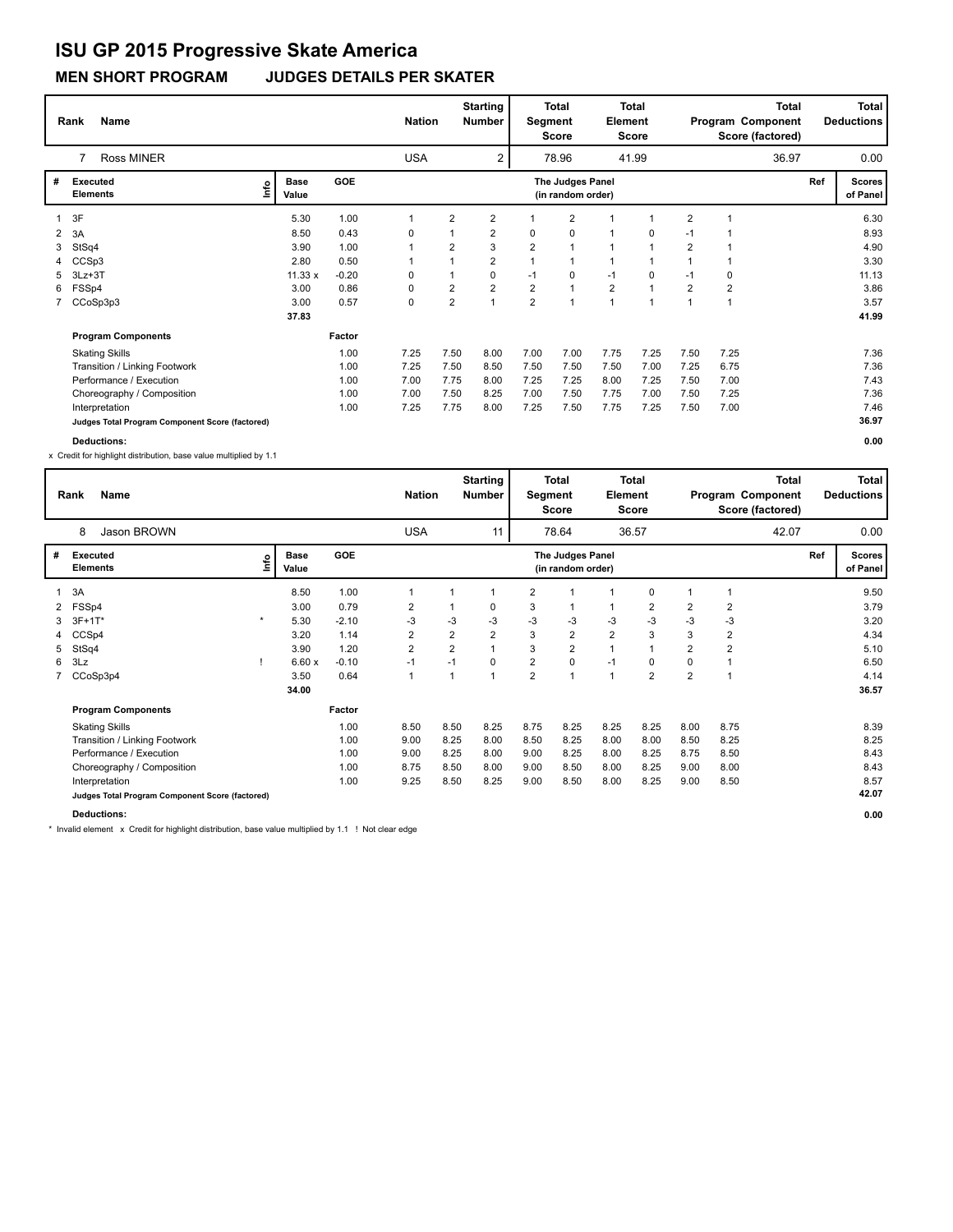### **MEN SHORT PROGRAM JUDGES DETAILS PER SKATER**

|   | Name<br>Rank                                    |    |                      |            | <b>Nation</b> |      | <b>Starting</b><br><b>Number</b> |      | <b>Total</b><br>Segment<br>Score      | <b>Element</b> | <b>Total</b><br>Score |                |                | <b>Total</b><br>Program Component<br>Score (factored) |     | <b>Total</b><br><b>Deductions</b> |
|---|-------------------------------------------------|----|----------------------|------------|---------------|------|----------------------------------|------|---------------------------------------|----------------|-----------------------|----------------|----------------|-------------------------------------------------------|-----|-----------------------------------|
|   | Florent AMODIO<br>9                             |    |                      |            | <b>FRA</b>    |      | 3                                |      | 71.96                                 |                | 35.13                 |                |                | 36.83                                                 |     | 0.00                              |
| # | <b>Executed</b><br><b>Elements</b>              | ١m | <b>Base</b><br>Value | <b>GOE</b> |               |      |                                  |      | The Judges Panel<br>(in random order) |                |                       |                |                |                                                       | Ref | <b>Scores</b><br>of Panel         |
|   | 3S                                              |    | 4.40                 | $-0.10$    | 0             |      | $-1$                             |      | $-2$                                  | 1              | $-2$                  | 0              | $\mathbf 0$    |                                                       |     | 4.30                              |
| 2 | 3A                                              |    | 8.50                 | 1.57       |               |      | 1                                |      | $\overline{2}$                        | $\overline{2}$ | $\overline{2}$        | $\overline{2}$ | $\overline{2}$ |                                                       |     | 10.07                             |
| 3 | FCSp3                                           |    | 2.80                 | 0.64       |               |      | 0                                |      | $\overline{1}$                        | $\overline{2}$ | $\overline{2}$        |                | $\overline{2}$ |                                                       |     | 3.44                              |
|   | $3Lz + 2T$                                      |    | 8.03x                | $-0.20$    | 0             | 0    | 0                                |      | $-1$                                  | 0              | $-1$                  | 0              | $-1$           |                                                       |     | 7.83                              |
| 5 | StSq2                                           |    | 2.60                 | 0.71       |               | 1    | $\mathbf{1}$                     | 2    | $\overline{2}$                        | $\mathbf{1}$   | $\overline{2}$        | 3              |                |                                                       |     | 3.31                              |
| 6 | CSSp3                                           |    | 2.60                 | 0.29       | 0             | 1    | $\mathbf{1}$                     |      | $\overline{1}$                        | 0              | 1                     | 0              | 0              |                                                       |     | 2.89                              |
|   | CCoSp3p3                                        |    | 3.00                 | 0.29       | 0             | 1    | 0                                | 1    | -1                                    | $\mathbf 0$    | $\mathbf 0$           | $\overline{1}$ |                |                                                       |     | 3.29                              |
|   |                                                 |    | 31.93                |            |               |      |                                  |      |                                       |                |                       |                |                |                                                       |     | 35.13                             |
|   | <b>Program Components</b>                       |    |                      | Factor     |               |      |                                  |      |                                       |                |                       |                |                |                                                       |     |                                   |
|   | <b>Skating Skills</b>                           |    |                      | 1.00       | 7.75          | 7.50 | 6.50                             | 7.75 | 7.50                                  | 8.00           | 7.50                  | 8.00           | 7.25           |                                                       |     | 7.61                              |
|   | Transition / Linking Footwork                   |    |                      | 1.00       | 7.00          | 7.00 | 5.00                             | 7.25 | 5.75                                  | 7.00           | 6.75                  | 6.75           | 6.25           |                                                       |     | 6.64                              |
|   | Performance / Execution                         |    |                      | 1.00       | 7.75          | 7.25 | 6.75                             | 8.00 | 7.25                                  | 7.50           | 7.25                  | 8.25           | 7.75           |                                                       |     | 7.54                              |
|   | Choreography / Composition                      |    |                      | 1.00       | 7.25          | 7.50 | 6.00                             | 7.75 | 7.00                                  | 7.50           | 7.75                  | 7.75           | 7.25           |                                                       |     | 7.43                              |
|   | Interpretation                                  |    |                      | 1.00       | 7.50          | 7.50 | 6.75                             | 8.25 | 7.50                                  | 7.75           | 7.50                  | 8.00           | 7.50           |                                                       |     | 7.61                              |
|   | Judges Total Program Component Score (factored) |    |                      |            |               |      |                                  |      |                                       |                |                       |                |                |                                                       |     | 36.83                             |
|   | <b>Deductions:</b>                              |    |                      |            |               |      |                                  |      |                                       |                |                       |                |                |                                                       |     | 0.00                              |

x Credit for highlight distribution, base value multiplied by 1.1

|   | Name<br>Rank                                    |         |                      |            | <b>Nation</b> |                | <b>Starting</b><br><b>Number</b> | Segment | <b>Total</b><br><b>Score</b>          | Element        | <b>Total</b><br>Score |                |                | Total<br>Program Component<br>Score (factored) |     | <b>Total</b><br><b>Deductions</b> |
|---|-------------------------------------------------|---------|----------------------|------------|---------------|----------------|----------------------------------|---------|---------------------------------------|----------------|-----------------------|----------------|----------------|------------------------------------------------|-----|-----------------------------------|
|   | <b>Takahito MURA</b><br>10                      |         |                      |            | <b>JPN</b>    |                | 10                               |         | 71.66                                 |                | 32.80                 |                |                | 38.86                                          |     | 0.00                              |
| # | Executed<br><b>Elements</b>                     | ۴ů      | <b>Base</b><br>Value | <b>GOE</b> |               |                |                                  |         | The Judges Panel<br>(in random order) |                |                       |                |                |                                                | Ref | Scores<br>of Panel                |
|   | $1 \quad 4$ T<<                                 | <<      | 4.30                 | $-2.10$    | -3            | $-3$           | -3                               | -3      | $-2$                                  | -3             | -3                    | -3             | -3             |                                                |     | 2.20                              |
|   | 2 3A                                            |         | 8.50                 | 0.14       | 0             |                |                                  | 0       | $\mathbf 0$                           | 0              | 0                     | 0              | 0              |                                                |     | 8.64                              |
| 3 | CCoSp3p4                                        |         | 3.50                 | 0.29       | $\mathbf{1}$  |                | 0                                | 1       | 0                                     | $\mathbf 0$    | 1                     |                | 0              |                                                |     | 3.79                              |
| 4 | CCSp2                                           |         | 2.30                 | 0.07       | 0             |                | $\Omega$                         | 0       | 0                                     | $\mathbf{1}$   | $\Omega$              | 0              | 0              |                                                |     | 2.37                              |
| 5 | $3Lz + 3T <$                                    | $\prec$ | 9.90x                | $-0.70$    | $-1$          | $-1$           | $-1$                             | $-1$    | $-1$                                  | $-1$           | $-1$                  | $-1$           | $-1$           |                                                |     | 9.20                              |
| 6 | StSq2                                           |         | 2.60                 | 0.57       | $\mathbf{1}$  | 2              |                                  | 1       | $\overline{1}$                        | $\mathbf{1}$   | $\mathbf{1}$          | $\overline{2}$ | $\overline{1}$ |                                                |     | 3.17                              |
|   | 7 FSSp4                                         |         | 3.00                 | 0.43       | $\mathbf{1}$  | $\overline{2}$ | $\overline{ }$                   | 0       | 1                                     | $\overline{ }$ | $\mathbf{1}$          | 0              | $\overline{1}$ |                                                |     | 3.43                              |
|   |                                                 |         | 34.10                |            |               |                |                                  |         |                                       |                |                       |                |                |                                                |     | 32.80                             |
|   | <b>Program Components</b>                       |         |                      | Factor     |               |                |                                  |         |                                       |                |                       |                |                |                                                |     |                                   |
|   | <b>Skating Skills</b>                           |         |                      | 1.00       | 7.50          | 8.25           | 7.75                             | 8.00    | 8.75                                  | 8.25           | 7.75                  | 7.25           | 7.75           |                                                |     | 7.89                              |
|   | Transition / Linking Footwork                   |         |                      | 1.00       | 7.25          | 8.25           | 7.25                             | 7.50    | 8.00                                  | 7.75           | 7.50                  | 6.50           | 7.25           |                                                |     | 7.50                              |
|   | Performance / Execution                         |         |                      | 1.00       | 7.50          | 8.25           | 7.50                             | 7.75    | 8.50                                  | 8.00           | 8.00                  | 7.75           | 7.50           |                                                |     | 7.82                              |
|   | Choreography / Composition                      |         |                      | 1.00       | 7.00          | 8.50           | 8.00                             | 8.00    | 8.75                                  | 7.75           | 7.75                  | 7.50           | 7.50           |                                                |     | 7.86                              |
|   | Interpretation                                  |         |                      | 1.00       | 7.00          | 8.50           | 7.75                             | 8.00    | 8.50                                  | 8.00           | 7.75                  | 7.25           | 7.25           |                                                |     | 7.79                              |
|   | Judges Total Program Component Score (factored) |         |                      |            |               |                |                                  |         |                                       |                |                       |                |                |                                                |     | 38.86                             |
|   | <b>Deductions:</b>                              |         |                      |            |               |                |                                  |         |                                       |                |                       |                |                |                                                |     | 0.00                              |

< Under-rotated jump << Downgraded jump x Credit for highlight distribution, base value multiplied by 1.1

|                | <b>Name</b><br>Rank                             |                                     |         | <b>Nation</b> |              | <b>Starting</b><br><b>Number</b> | Segment        | <b>Total</b><br><b>Score</b>          | Element     | <b>Total</b><br>Score |      |      | Total<br>Program Component<br>Score (factored) |     | Total<br><b>Deductions</b> |
|----------------|-------------------------------------------------|-------------------------------------|---------|---------------|--------------|----------------------------------|----------------|---------------------------------------|-------------|-----------------------|------|------|------------------------------------------------|-----|----------------------------|
|                | <b>Brendan KERRY</b><br>11                      |                                     |         | <b>AUS</b>    |              |                                  |                | 65.41                                 |             | 33.34                 |      |      | 32.07                                          |     | 0.00                       |
| #              | <b>Executed</b><br><b>Elements</b>              | <b>Base</b><br><u>info</u><br>Value | GOE     |               |              |                                  |                | The Judges Panel<br>(in random order) |             |                       |      |      |                                                | Ref | <b>Scores</b><br>of Panel  |
|                | 4T                                              | 10.30                               | 0.37    |               | 1            | $-1$                             |                | $-2$                                  | $-1$        |                       |      |      |                                                |     | 10.67                      |
| $\overline{2}$ | 3A                                              | 8.50                                | 0.43    | $\mathbf{1}$  | 0            | $\mathbf 0$                      | 1              | $\Omega$                              | $\mathbf 0$ | $\mathbf 1$           |      | O    |                                                |     | 8.93                       |
| 3              | CCSp                                            | 0.00                                | 0.00    |               |              |                                  |                |                                       |             |                       |      |      |                                                |     | 0.00                       |
|                | 3Lz+COMBO                                       | 6.00                                | $-2.10$ | -3            | $-3$         | $-3$                             | $-3$           | $-2$                                  | $-3$        | $-3$                  | $-3$ | -3   |                                                |     | 3.90                       |
| 5              | StSq3                                           | 3.30                                | 0.36    | 0             | $\mathbf{1}$ |                                  | 1              | $\Omega$                              | $\mathbf 0$ | $\overline{A}$        |      |      |                                                |     | 3.66                       |
| 6              | FSSp2                                           | 2.30                                | 0.17    | 0             | $\mathbf 0$  | $-1$                             | $-1$           | 0                                     |             |                       |      |      |                                                |     | 2.47                       |
|                | CCoSp3p4                                        | 3.50                                | 0.21    | 0             | $\mathbf 0$  | $\Omega$                         | $\overline{ }$ | $\Omega$                              | 0           | $\overline{A}$        |      |      |                                                |     | 3.71                       |
|                |                                                 | 33.90                               |         |               |              |                                  |                |                                       |             |                       |      |      |                                                |     | 33.34                      |
|                | <b>Program Components</b>                       |                                     | Factor  |               |              |                                  |                |                                       |             |                       |      |      |                                                |     |                            |
|                | <b>Skating Skills</b>                           |                                     | 1.00    | 6.75          | 6.75         | 6.75                             | 6.50           | 6.25                                  | 5.75        | 6.50                  | 7.00 | 7.00 |                                                |     | 6.64                       |
|                | Transition / Linking Footwork                   |                                     | 1.00    | 6.00          | 6.00         | 6.25                             | 6.25           | 6.00                                  | 5.50        | 6.00                  | 6.50 | 6.50 |                                                |     | 6.14                       |
|                | Performance / Execution                         |                                     | 1.00    | 6.50          | 6.25         | 6.50                             | 6.25           | 6.00                                  | 5.25        | 6.25                  | 6.75 | 6.75 |                                                |     | 6.36                       |
|                | Choreography / Composition                      |                                     | 1.00    | 6.50          | 6.50         | 6.75                             | 6.50           | 6.25                                  | 5.25        | 6.50                  | 6.75 | 7.00 |                                                |     | 6.54                       |
|                | Interpretation                                  |                                     | 1.00    | 6.25          | 6.00         | 7.00                             | 6.75           | 6.25                                  | 5.50        | 6.25                  | 6.50 | 6.75 |                                                |     | 6.39                       |
|                | Judges Total Program Component Score (factored) |                                     |         |               |              |                                  |                |                                       |             |                       |      |      |                                                |     | 32.07                      |

**Deductions: 0.00**